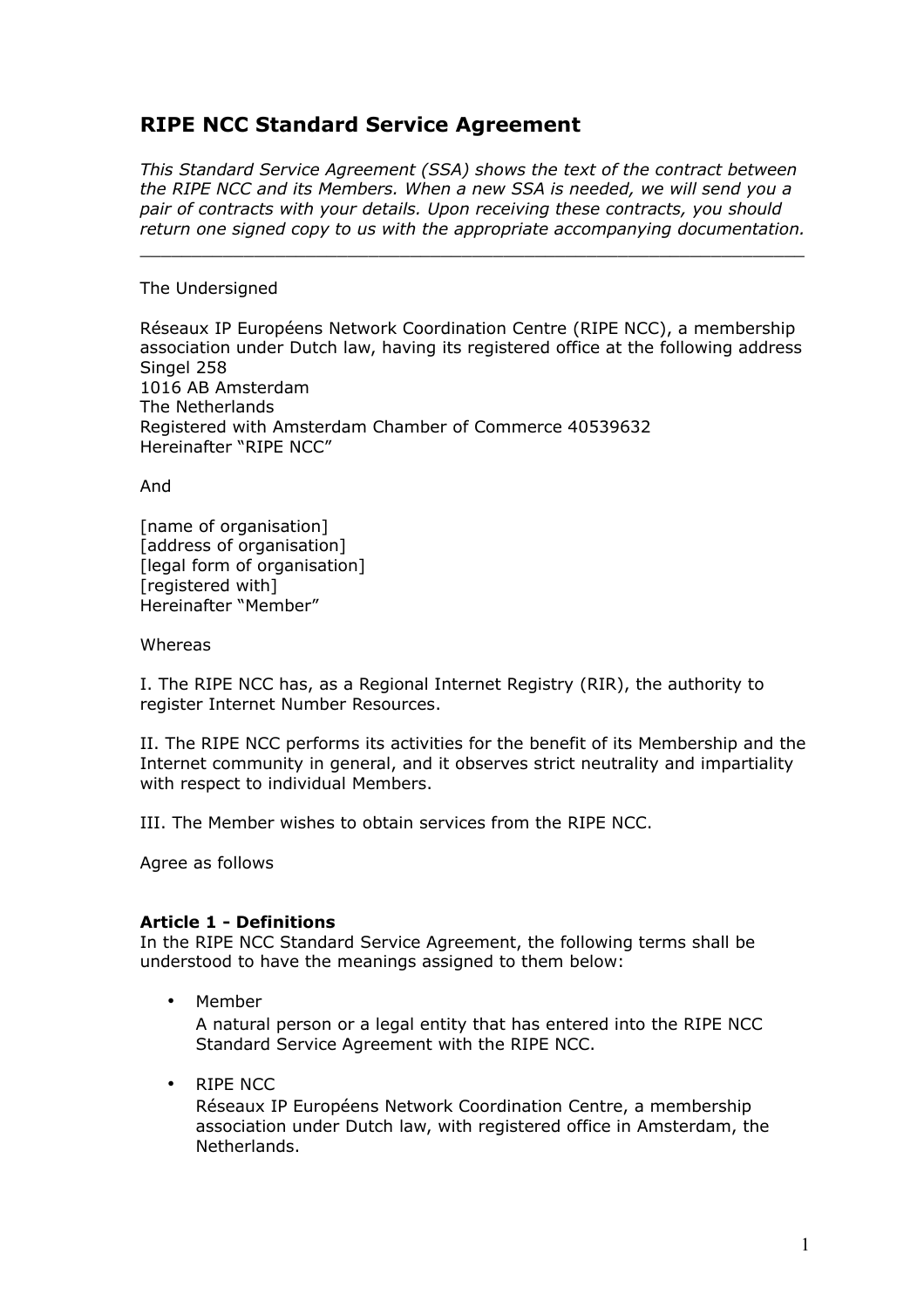• RIPE NCC services

The Membership Services as specified in the current version of the [RIPE](http://www.ripe.net/ripe/docs/ap)  [NCC Activity Plan.](http://www.ripe.net/ripe/docs/ap)

• RIPE Policies

[Policies](http://www.ripe.net/ripe/docs/current-ripe-documents/ripe-policies) adopted through an open, bottom-up process of discussion and consensus-based decision-making process by the Réseaux IP Européens (RIPE) community, which is a collaborative forum open to all parties interested in the operations of the Internet.

- Internet Number Resources
- Any Internet identifiers such as IP addresses (IPv4, IPv6) and Autonomous System Numbers.

# **Article 2 - General**

2.1 The RIPE NCC Standard Service Agreement shall come into effect by means of an offer and an acceptance.

2.2 To enter into the RIPE NCC Standard Service Agreement, the following documents have to be sent to the RIPE NCC by post or fax:

- One copy of the RIPE NCC Standard Service Agreement containing the handwritten signature of an authorised representative of the Member
- A recent extract from the Commercial Trade Register or equivalent document proving the registration of the Member with the national authorities.

Upon receipt of these documents by the RIPE NCC, the RIPE NCC Standard Service Agreement is considered to be concluded. The RIPE NCC shall not commence the provision of the RIPE NCC services until these documents have been received. Conclusion of the RIPE NCC Standard Service Agreement establishes a RIPE NCC membership.

2.3 The Member acknowledges and accepts that the RIPE NCC Standard Service Agreement may be amended by a resolution of the General Meeting of the RIPE NCC according to the procedure outlined in the [RIPE NCC Articles of Association.](http://www.ripe.net/ripe/docs/articles-association) An amendment shall automatically become effective upon the date mentioned in the resolution or the date of first publication of the resolution of the General Meeting and the full text of the amended agreement on [http://www.ripe.net,](http://www.ripe.net/) whichever is the latest, without the re-signing of the RIPE NCC Standard Service Agreement being necessary.

2.4 This Agreement replaces any previous version of the Standard Service Agreement between the Member and the RIPE NCC.

# **Article 3 – Use of RIPE NCC Services**

3.1 The RIPE NCC undertakes to provide the RIPE NCC services to the Member and the Member acknowledges and accepts that it has obtained the right to use the RIPE NCC services under the conditions outlined in this agreement.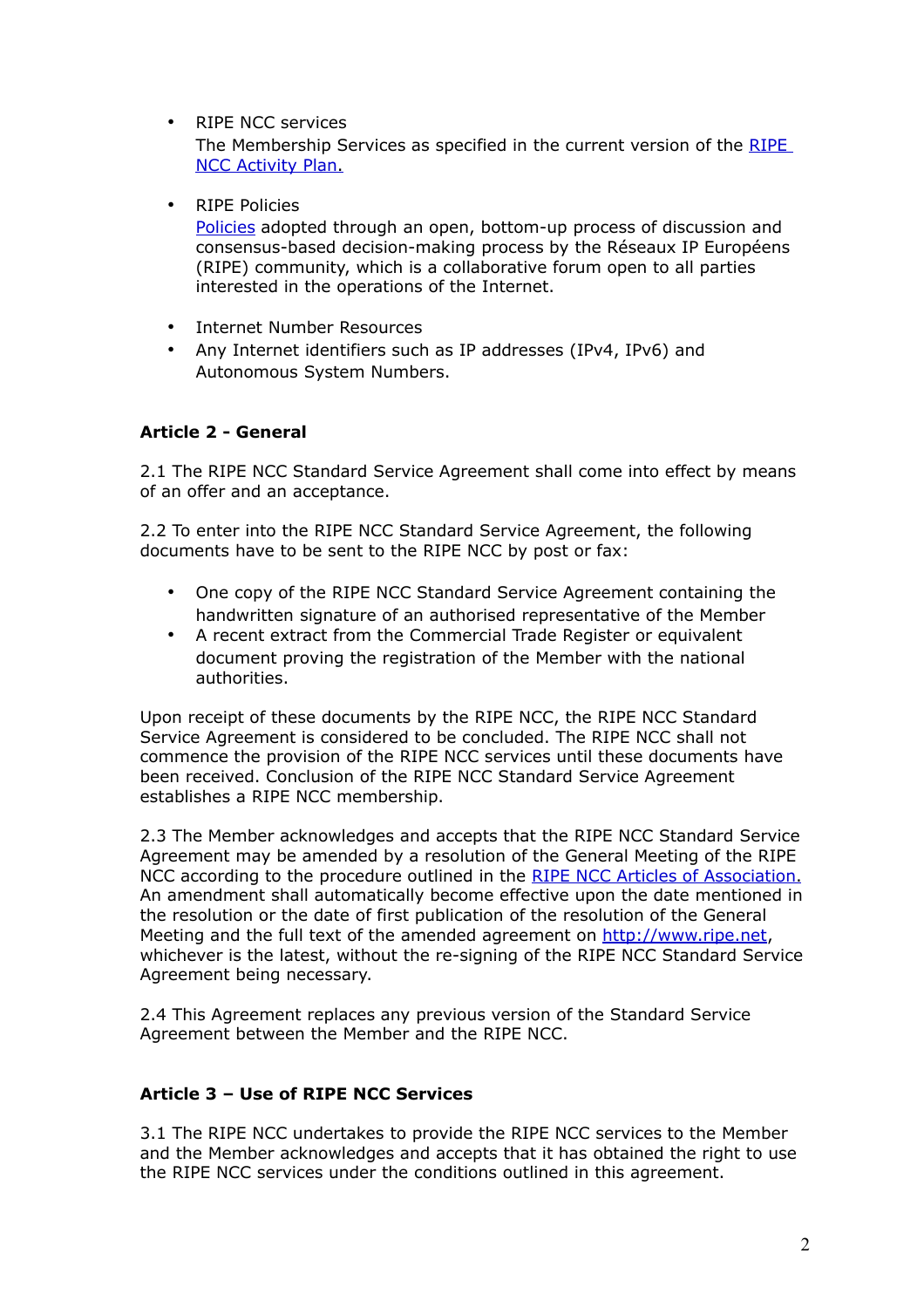3.2 For specific services in addition to the RIPE NCC Standard Service Agreement, separate terms and conditions may apply that need to be agreed upon before these specific services can be used.

## **Article 4 – Membership**

4.1 The Member acknowledges and accepts that it shall automatically become a candidate member of the RIPE NCC association by signing the RIPE NCC Standard Service Agreement according to the [RIPE NCC Articles of Association,](http://www.ripe.net/ripe/docs/articles-association) Article 4.

4.2 After a period of six (6) months from the signing of the RIPE NCC Standard Service Agreement the candidate member will be converted into a full member of the RIPE NCC association. Unless otherwise stated candidate members shall have the same rights and obligations as full members.

4.3 If there are statutory provisions imposed upon the Member that prohibits the Member from being a member of the RIPE NCC association, the Member shall notify the RIPE NCC immediately when the Member becomes aware of such a situation.

### **Article 5 – Payment**

5.1 The Member shall owe the RIPE NCC a service fee and a sign-up fee as defined in the RIPE NCC Charging Scheme adopted by the RIPE NCC General Meeting. The RIPE NCC Charging Scheme may be amended by resolution of the RIPE NCC General Meeting.

5.2 The Member's obligation to pay these fees shall commence on the day on which the RIPE NCC Standard Service Agreement is concluded.

5.3 The Member shall make the payment to the RIPE NCC within 30 days of date of invoice, failing which the Member shall be in default with no notice of default being required.

5.4 With effect from the day on which the Member defaults on its payment obligations, the Member shall owe the RIPE NCC the statutory rate of interest on the amounts unpaid as well as a late payment fee. In addition, the Member shall reimburse the RIPE NCC for the extra-judicial collection costs, without prejudice to any other of the RIPE NCC's rights which it may invoke against the Member in connection with the latter's failure to effect (timely) payment.

5.5 The Member may not postpone its payment obligations or offset any of its own claims against the RIPE NCC.

5.6 In addition to this Article 5, the Member adheres to the documented payment procedures for the services of the RIPE NCC as specified in the current version of the [RIPE NCC Billing Procedure and Fee Schedule document.](http://www.ripe.net/lir-services/billing/procedure)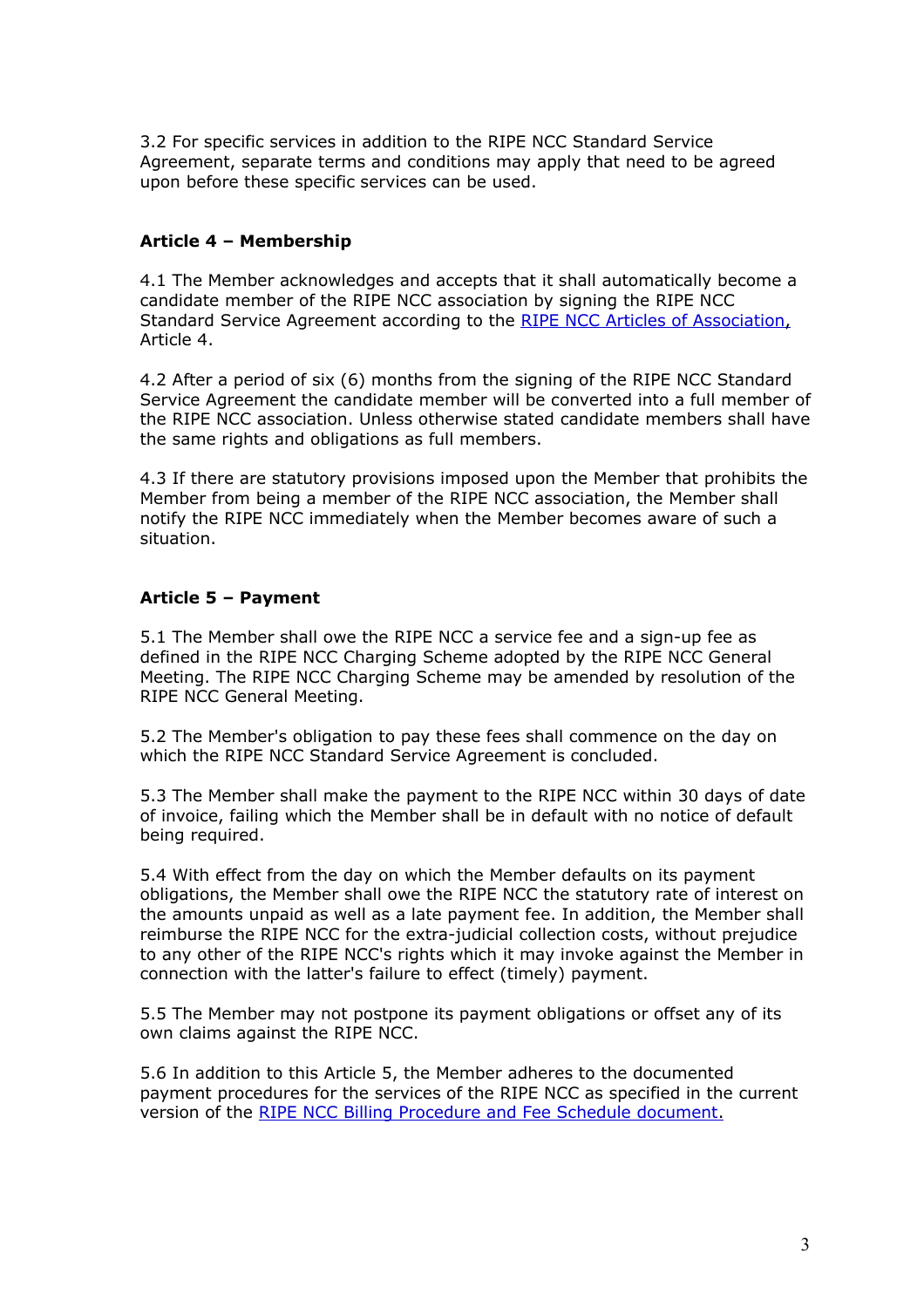# **Article 6 – Compliance**

6.1 The Member acknowledges applicability of, and adheres to, the RIPE Policies and RIPE NCC procedural documents. The RIPE Policies and the RIPE NCC procedural documents are publicly available from the RIPE NCC Document Store. These documents, which may be revised and updated from time to time, form an integral part of and apply fully to the RIPE NCC Standard Service Agreement. Each revised document will receive a new document number and can be found on [http://www.ripe.net](http://www.ripe.net/).

Below is a non-exclusive list of these documents:

- • [IPv4 Address Allocation and Assignment Policies in the RIPE NCC Service](http://www.ripe.net/ripe/docs/ipv4-policies) [Region](http://www.ripe.net/ripe/docs/ipv4-policies) (current version)
- • [Autonomous System \(AS\) Number Assignment Policies and Procedures](http://www.ripe.net/ripe/docs/asn-assignment) (current version)
- IPv6 Address Allocation and Assignment Policy (current version)
- • [RIPE NCC Activity Plan](http://www.ripe.net/ripe/docs/ap) (current version)
- RIPE NCC Charging Scheme (current version)
- • [RIPE NCC Billing Procedure and Fee Schedule](http://www.ripe.net/lir-services/billing/procedure) (current version)
- • [Closure of LIR and Deregistration of Internet Number Resources](http://www.ripe.net/ripe/docs/closure%20) (current version)
- • [Transfer of Internet Number Resources](http://www.ripe.net/ripe/docs/transfer) (current version)
- The RIPE NCC Clearing House Procedure (current version)
- • [RIPE NCC Conflict Arbitration Procedure](http://www.ripe.net/ripe/docs/arbitration) (current version)

6.2 The Member shall provide the RIPE NCC with complete, updated and accurate information necessary for the provision of RIPE NCC services and shall assist the RIPE NCC with audits and security checks as outlined in the RIPE NCC procedural documents, particularly with RIPE NCC audit activity.

6.3 If the Member fails to comply with the RIPE Policies and RIPE NCC procedures as outlined in the RIPE NCC procedural document [" Closure of LIR and](http://www.ripe.net/ripe/docs/closure)  [Deregistration of Internet Number Resources"](http://www.ripe.net/ripe/docs/closure), the RIPE NCC may suspend the provision of RIPE NCC services to the Member and may deregister the Internet Number Resources it has registered to the Member in accordance with the procedure outlined in the RIPE NCC procedural document [" Closure of LIR and](http://www.ripe.net/ripe/docs/closure)  [Deregistration of Internet Number Resources"](http://www.ripe.net/ripe/docs/closure). The Member shall cooperate with the deregistration of the Internet Number Resources. The RIPE NCC may also terminate the RIPE NCC Standard Service Agreement in accordance with Article 9.3 of this Agreement.

# **Article 7 - Clearing House**

7.1 In any given year the financial surplus or deficit of the RIPE NCC is accounted for in a separate reserve of the RIPE NCC called the Clearing House.

7.2 The Clearing House may equal a maximum of three times the total amount of the RIPE NCC service fees in the relevant financial year. If and when the previously mentioned maximum is exceeded, the [RIPE NCC Clearing House](http://www.ripe.net/ripe/docs/clearinghouse) [Procedure](http://www.ripe.net/ripe/docs/clearinghouse) is executed, in the year following the relevant financial year.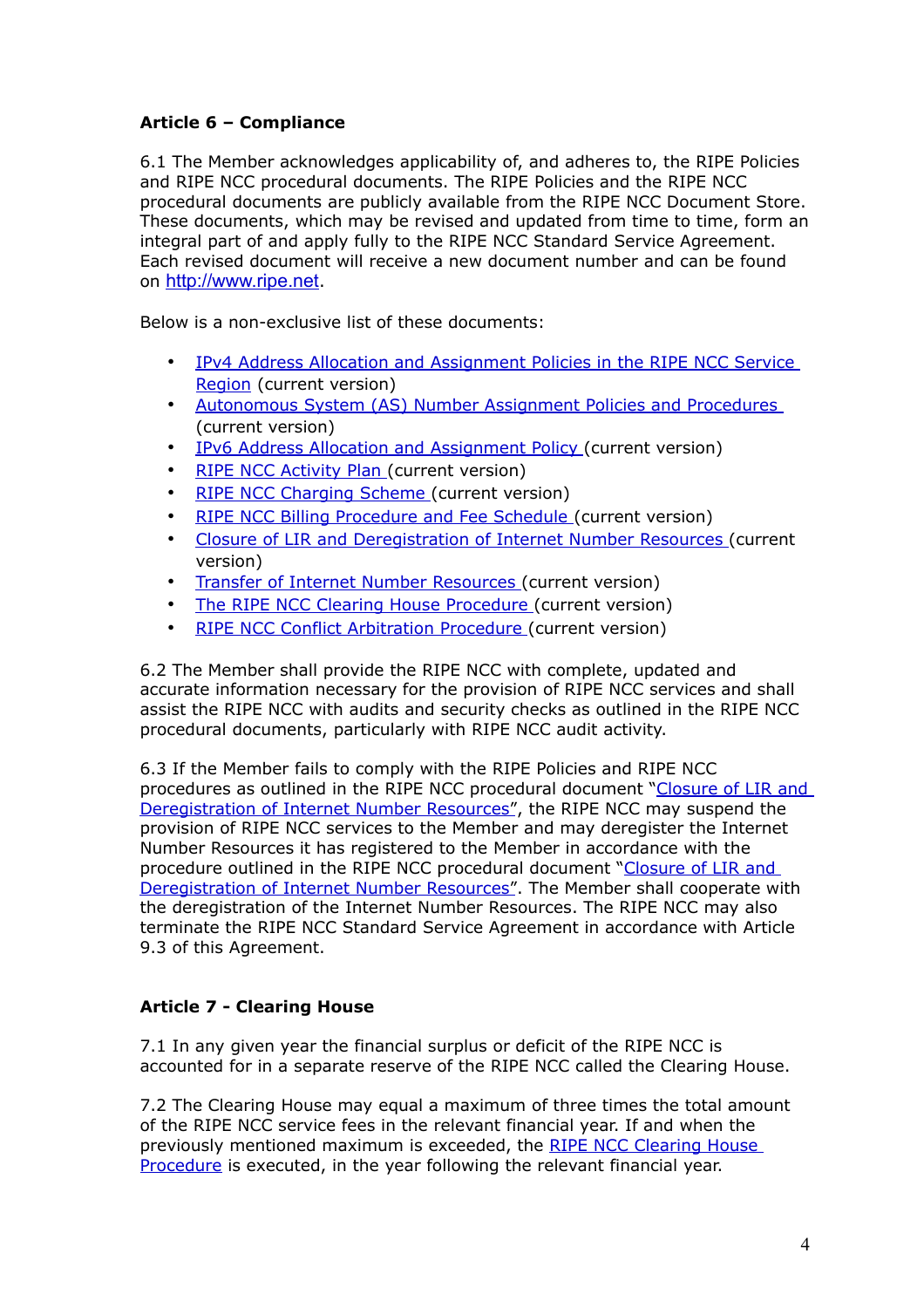7.3 The Clearing House procedure stipulates that the excess amount shall be returned to the Members in proportion to the level of the service fees paid in the relevant financial year and the two previous years. This excess amount shall be credited to the Member on the service fee of the year following the year that the Clearing House procedure has taken place.

7.4 Only the Members that have fulfilled the service fee payment for the relevant financial year take part in the Clearing House procedure.

7.5 In the event the RIPE NCC Standard Service Agreement is terminated in the financial year referred to in Article 7.2, the Member will not participate in the Clearing House procedure.

### **Article 8 – Liability**

8.1 The Member shall be liable for all aspects of its use of the services offered by the RIPE NCC. The Member shall also be liable for all aspects of its use and all that ensues from its use of the Internet Number Resources.

8.2 The RIPE NCC excludes all liability for any direct or indirect damages, including damages to the Member's business, loss of profit, damages to third parties, personal injury or damages to property, except in cases involving willful misconduct or gross negligence on the part of the RIPE NCC or its management.

8.3 The RIPE NCC shall, in any event, not be liable for damages caused by a failure to make the Internet Number Resources available (on time), or for damages in any way connected with the use of the Internet Number Resources.

8.4 The RIPE NCC shall, in any event, not be liable for damages caused by (the incorrect) operation of the (external) telecommunications infrastructure and related peripheral equipment along and over which the RIPE NCC services must necessarily be carried.

8.5 The RIPE NCC shall, in any event, not be liable for non-performance or damages due to force majeure, including but not limited to industrial action, strikes, occupations and sit-ins, blockades, embargoes, governmental measures, denial of service attacks, war, revolutions or comparable situations, power failures, defects in electronic lines of communication, fire, explosions, damage caused by water, floods and earthquakes.

8.6 The Member shall indemnify the RIPE NCC against any and all third party claims filed against the RIPE NCC in relation to the Member's use of the RIPE NCC services.

8.7 In any event the RIPE NCC's liability shall be limited to a maximum amount equivalent to the Member's service fee of the relevant financial year.

### **Article 9 – Term and Termination**

9.1 The RIPE NCC Standard Service Agreement shall be entered into for an indefinite period of time, unless terminated in accordance with the provisions of this article.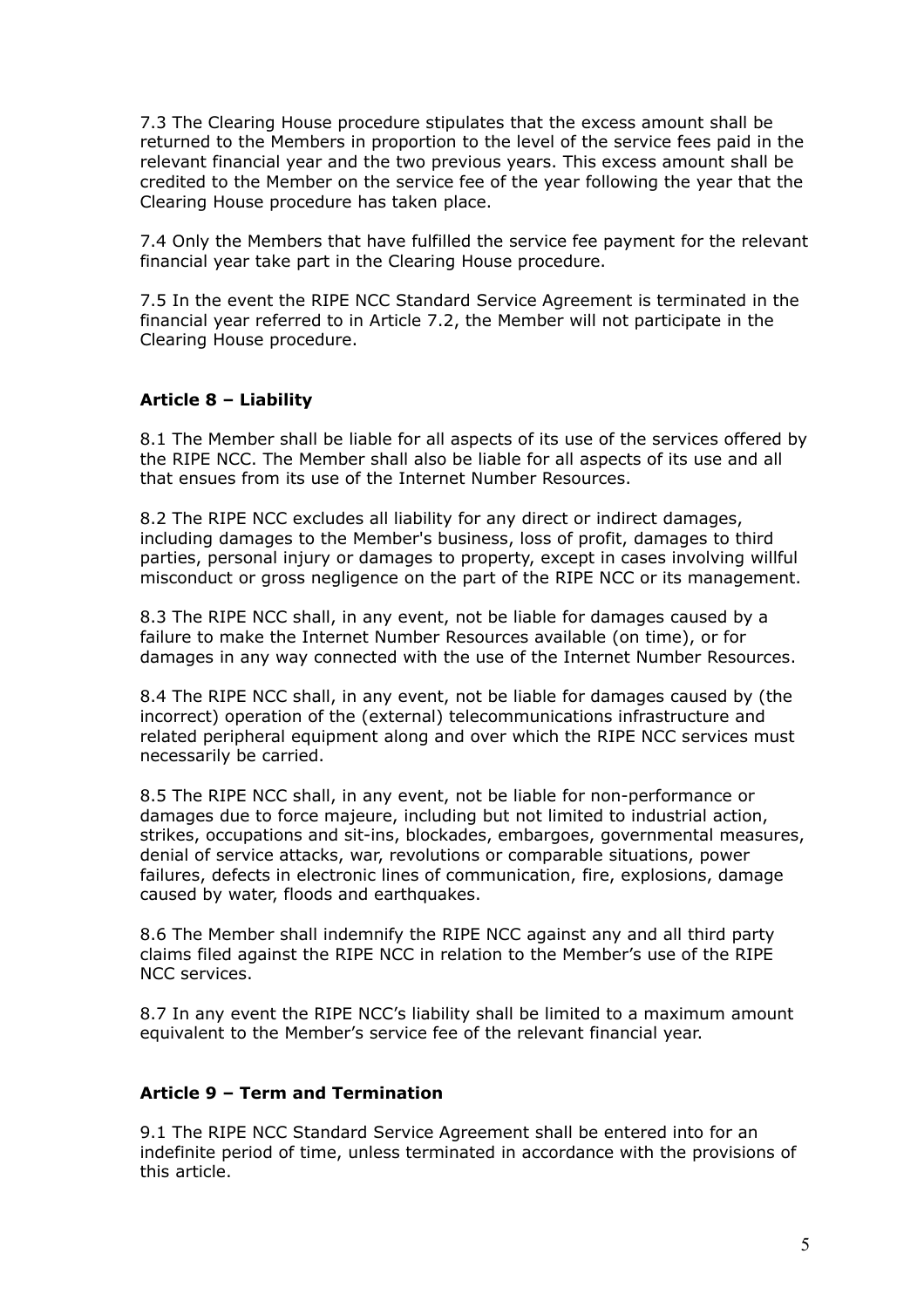9.2. The Member shall be entitled to terminate the RIPE NCC Standard Service Agreement with a notice period of three months. Notice shall be in writing and sent to the RIPE NCC by electronic or regular mail.

9.3 Without prejudice to termination in accordance with 9.4, the RIPE NCC shall be entitled to terminate the RIPE NCC Standard Service Agreement in the event that the Member fails to meet any of its obligations arising from the RIPE NCC Standard Service Agreement and does not remedy such failure within the period specified in the RIPE NCC procedural document "Closure of LIR and  [Deregistration of Internet Number Resources"](http://www.ripe.net/ripe/docs/closure). The RIPE NCC shall also be entitled to terminate the RIPE NCC Standard Service Agreement if the continuation of this Agreement is impossible for reasons above and beyond control by the RIPE NCC. Termination shall be in accordance with the procedure set forth in the RIPE NCC procedural document "Closure of LIR and  [Deregistration of Internet Number Resources"](http://www.ripe.net/ripe/docs/closure), without the RIPE NCC being liable to pay damages to the Member and without prejudice to the RIPE NCC's right to claim (additional) damages from the Member.

9.4 The RIPE NCC shall be entitled to terminate the RIPE NCC Standard Service Agreement with immediate effect in accordance with the procedure set forth in the RIPE NCC document [" Closure of LIR and Deregistration of Internet Number](http://www.ripe.net/ripe/docs/closure) [Resources"](http://www.ripe.net/ripe/docs/closure), without being liable to pay damages to the Member and without prejudice to the RIPE NCC's right to claim (additional) damages from the Member:

a. if an application has been or is filed for the Member's bankruptcy or for a suspension of payments (moratorium).

b. if the Member goes into liquidation or becomes insolvent.

c. if the Member in any way acts or neglects to act such as to cause damage to the name, trademarks or intellectual property rights of the RIPE NCC.

d. if the Member fails to submit to the RIPE NCC a recent extract from the Commercial Trade Register or equivalent document proving the registration of the Member with the national authorities when this is asked for by the RIPE NCC.

e. if the Member fails to observe any rule of applicable law, which should be adhered to by the Member. The RIPE NCC shall only terminate the RIPE NCC Standard Service Agreement for this reason if this is required by law or upon receipt of a court order forcing the RIPE NCC to do so.

f. if the Member is in default of payment as defined in Article 5.3.

g. on the day on which the Member's membership of the RIPE NCC association terminates according to Article 6 of the [Articles of Association.](http://www.ripe.net/ripe/docs/articles-association)

h. if the Member provides the RIPE NCC with falsified or misleading data or provides the RIPE NCC repeatedly with incorrect data.

i. if the Member repeatedly refuses to assist the RIPE NCC with audits as specified in the procedural document "RIPE NCC Audit Activity".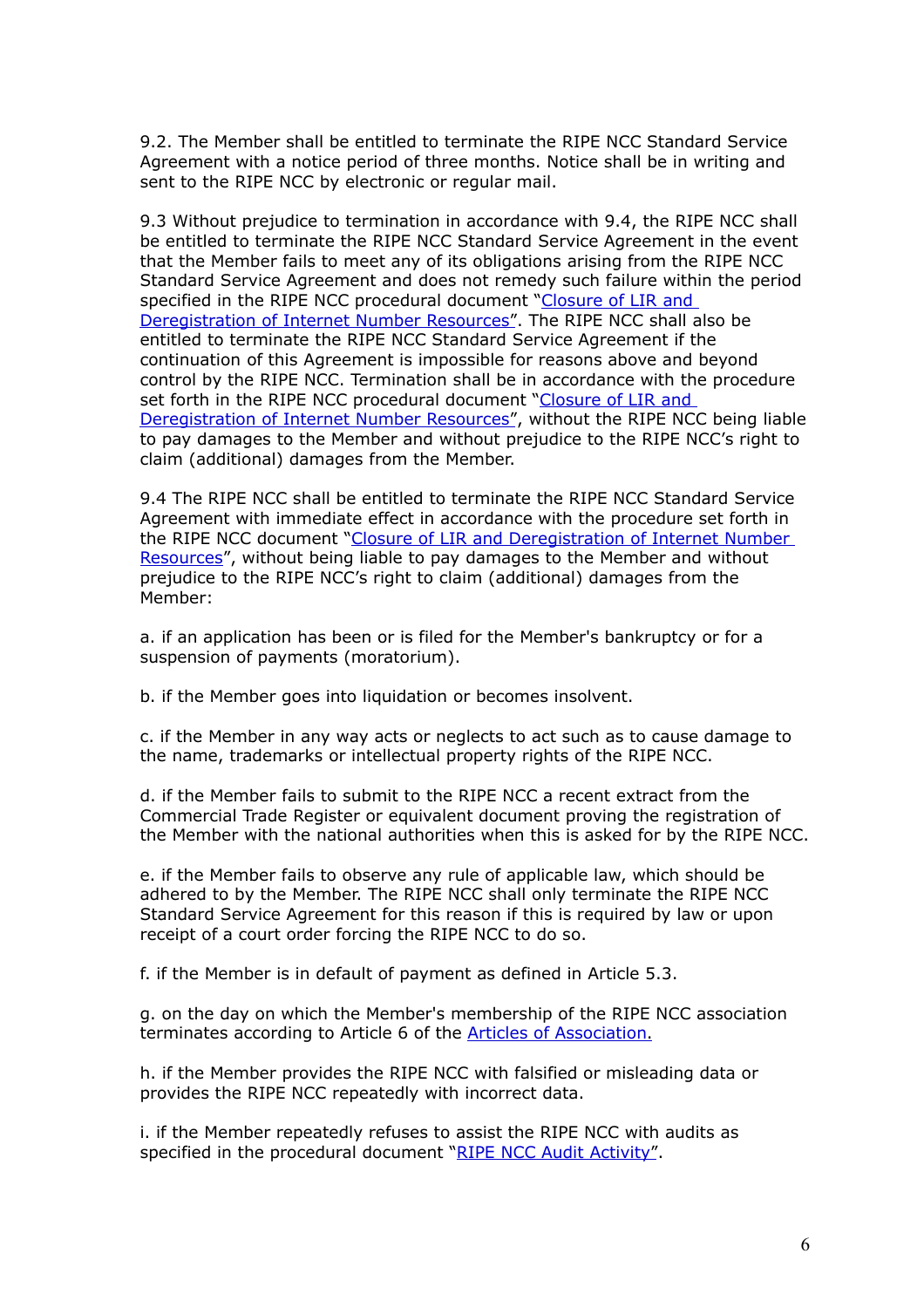j. if the RIPE NCC cannot reasonably be required to continue the RIPE NCC Standard Service Agreement for reasons that cannot be attributed to the RIPE NCC and for which the RIPE NCC cannot be held accountable by virtue of law, a juridical act or generally accepted principles.

9.5 Upon termination in accordance with this article 9, the RIPE NCC will stop providing RIPE NCC services to the Member and the Member will lose their RIPE NCC member status as described in the RIPE NCC procedural document ["Closure](http://www.ripe.net/ripe/docs/closure)  [of LIR and Deregistration of Internet Number Resources"](http://www.ripe.net/ripe/docs/closure). The Member shall stop using RIPE NCC services and shall cooperate with the deregistration of any Internet Number Resources the RIPE NCC has registered to them.

9.6 A RIPE NCC Standard Service Agreement, which has been terminated may be re-activated subject to prior written authorisation by the RIPE NCC and payment of a sign-up fee.

### **Article 10 - Miscellaneous**

10.1 Without the RIPE NCC's prior written consent, the Member shall not be permitted to assign to third parties any rights or obligations that arise from the RIPE NCC Standard Service Agreement, including any rights on Internet Number Resources registered by the RIPE NCC.

10.2 The Member acknowledges and agrees that the registration of Internet Number Resources does not constitute property and the registration of Internet Number Resources in the name of the Member or a third party does not confer upon the Member or the third party any rights of ownership. The Member acknowledges that any Internet Number Resources deregistered by the RIPE NCC may be re-registered to another party according to the RIPE Policies.

10.3 If any provision contained in the RIPE NCC Standard Service Agreement is held to be invalid by a court of law, this shall not in any way affect the validity of the remaining provisions.

10.4 The RIPE NCC's intellectual property (agreements, documents, software, databases, website, etc.) may only be used, reproduced and made available to third parties upon prior written authorisation from the RIPE NCC.

10.5 The titles next to the articles of this Agreement are for convenience only and shall not be taken into account for the interpretation of the articles.

#### **Article 11 – Governing Law**

11.1 All agreements between the RIPE NCC and the Member shall be exclusively governed by the laws of the Netherlands.

11.2 Any disputes which may arise from the RIPE NCC Standard Service Agreement shall be settled in accordance with the [RIPE NCC Conflict Arbitration](http://www.ripe.net/ripe/docs/arbitration) [Procedure](http://www.ripe.net/ripe/docs/arbitration) as adopted by the RIPE NCC Executive Board after consultation with the RIPE NCC membership.